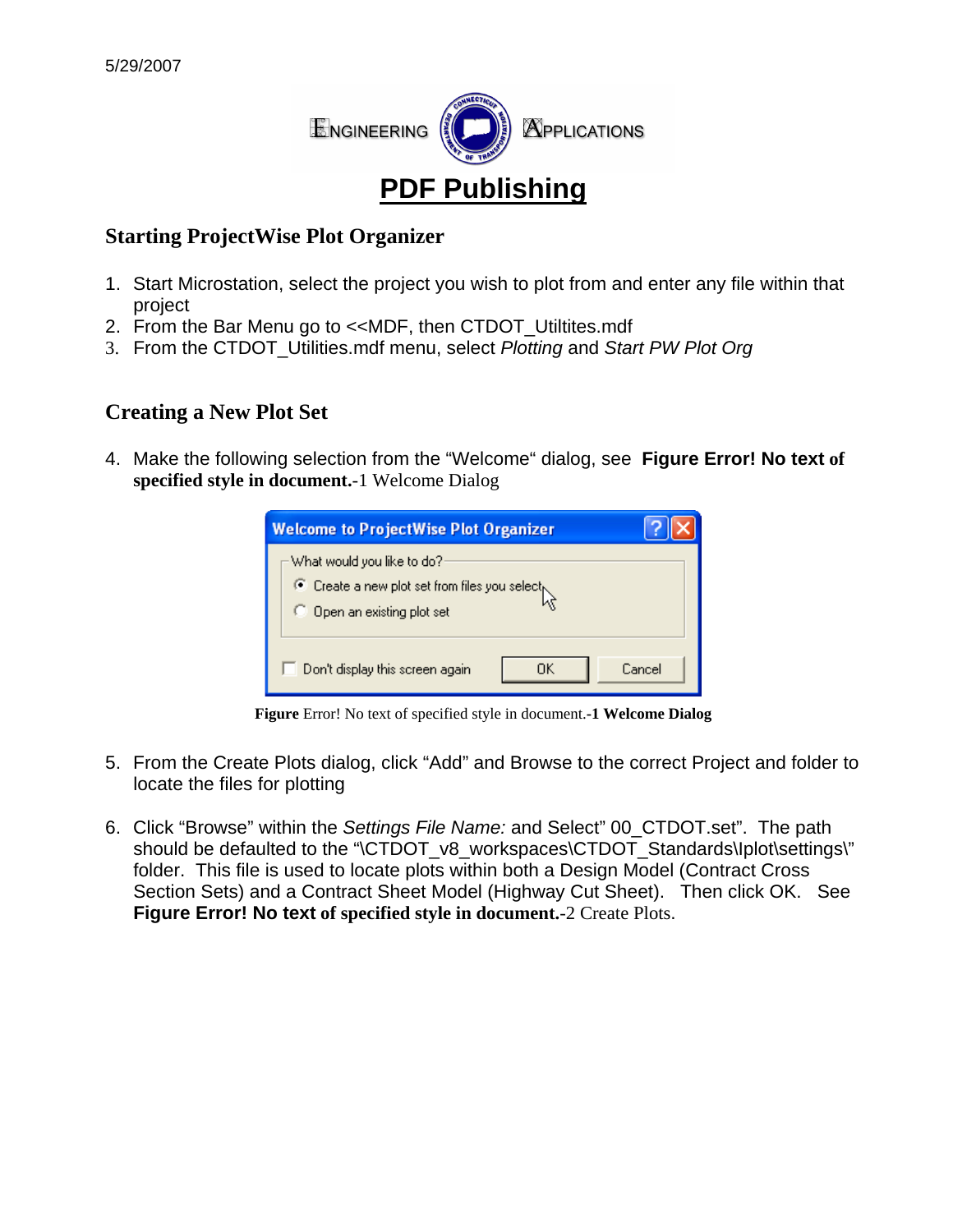| <b>Create Plots</b>                                                                                                                                                                                                                                                                                                                                             |               |
|-----------------------------------------------------------------------------------------------------------------------------------------------------------------------------------------------------------------------------------------------------------------------------------------------------------------------------------------------------------------|---------------|
| Input files<br>X:\107_0158\Highways\MS_Contract_Sheet_Files\Plan\HW_PLN_01.<br>X:\107_0158\Highways\MS_Contract_Sheet_Files\Sections\HW_XCS<br>X:\107_0158\Highways\MS_Contract_Sheet_Files\Profile\HW_PRO_0<br>X:\107_0158\Struct_Bridge\SB MastArm Elev.dgn<br>X:\107_0158\Struct_Bridge\SB MastArm Fnd.dgn<br>X:\107_0158\Struct_Bridge\SB MastArm Loads.dgn | Add<br>Remove |
| Plot creation options<br>Settings file name:                                                                                                                                                                                                                                                                                                                    |               |
| _v8_workspaces\CTD0T_Standards\lplot\settings\00_CTD0T.set                                                                                                                                                                                                                                                                                                      | Browse.       |
| Manually specified options:                                                                                                                                                                                                                                                                                                                                     |               |
| MicroStation DGN Files                                                                                                                                                                                                                                                                                                                                          | Options.      |
| 0K                                                                                                                                                                                                                                                                                                                                                              | Cancel        |

Figure Error! No text of specified style in document.<sup>-2</sup> Create Plots

<span id="page-1-0"></span>7. From Figure Error! No text [of specified style in document.](#page-2-0)-3 Plot List below, see the list of plot files generated from the six Microstation Files. Notice the five sheet models that were located and eleven cross sections with a plot area designated as a fence. For a total of 16 plot files.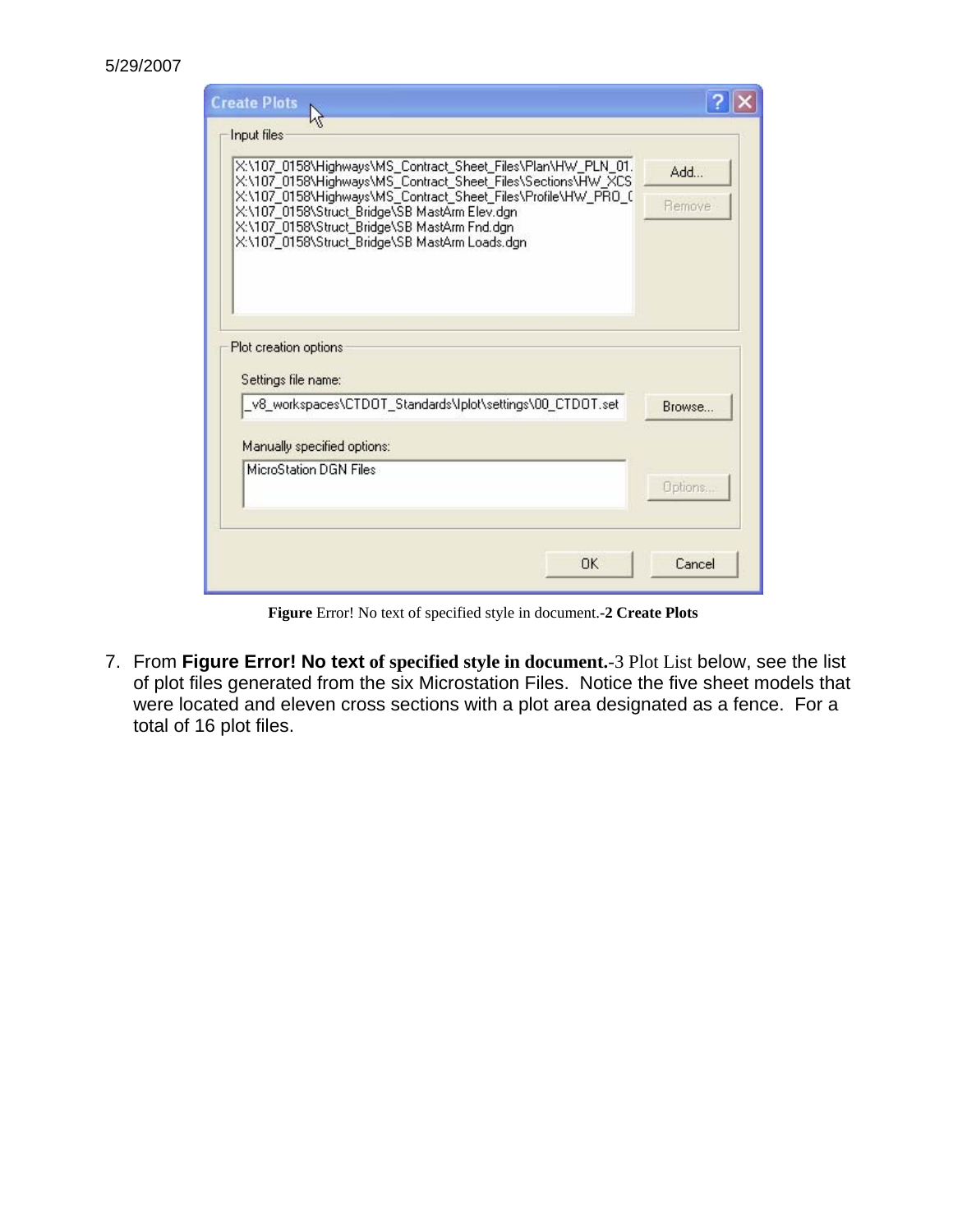| Plot Name        | File                 | Model         | View Group          | Plot Area |
|------------------|----------------------|---------------|---------------------|-----------|
| shw_pln_01       | hw_pln_01.dgn        | ct_plot_sheet | ct_plot_sheet views | sheet     |
| thw_xcs_rt188    | hw_xcs_rt188.dgn     | Ad design     | 3d design views     | fence     |
| hw_xcs_rt1881    | hw_xcs_rt188.dgn     | 3d design     | 3d design views     | fence     |
| hw_xcs_rt1882    | hw_xcs_rt188.dgn     | 3d design     | 3d design views     | fence     |
| thw_xcs_rt1883   | hw_xcs_rt188.dgn     | 3d design     | 3d design views     | fence     |
| hw_xcs_rt1884    | hw_xcs_rt188.dgn     | 3d design     | 3d design views     | fence     |
| thw_xcs_rt1885   | hw_xcs_rt188.dgn     | 3d design     | 3d design views     | fence     |
| hw_xcs_rt1886    | hw_xcs_rt188.dgn     | 3d design     | 3d design views     | fence     |
| thw xcs_rt1887   | hw_xcs_rt188.dgn     | 3d design     | 3d design views     | fence     |
| hw xcs_rt1888    | hw_xcs_rt188.dgn     | 3d design     | 3d design views     | fence     |
| thw xcs_rt1889   | hw_xcs_rt188.dgn     | 3d design     | 3d design views     | fence     |
| thw xcs_rt18810  | hw_xcs_rt188.dgn     | 3d design     | 3d design views     | fence     |
| hw pro 01        | hw_pro_01.dgn        | ct_plot_sheet | ct_plot_sheet views | sheet     |
| sb mastarm elev  | sb mastarm elev.dgn  | ct sheet      | ct sheet views      | sheet     |
| sb mastarm fnd   | sb mastarm fnd.dgn   | ct sheet      | ct sheet views      | sheet     |
| sb mastarm loads | sb mastarm loads.dgn | ct_sheet      | ct_sheet views      | sheet     |
| ≮.<br>Ш          |                      |               |                     |           |

**Figure** Error! No text of specified style in document.**-3 Plot List** 

### <span id="page-2-0"></span>**Data Mining (Extracting the Drawing Numbers)**

A Custom VBA program was developed jointly with CTDOT and Bentley Inc. that will mine the data from the plot files to the Plot Set dialog. Future development will allow automated sorting of plot files based on their drawing numbers.

Select all Plot Files and click CT DOT Tools/ Mine Data. The program will silently open and extract the drawing numbers from each plot. This process allows proper sorting of plot files for Adobe PDF development along with automated bookmarking.

**Note:** This process will only work if the Title Block tags have been used within the Microstation files.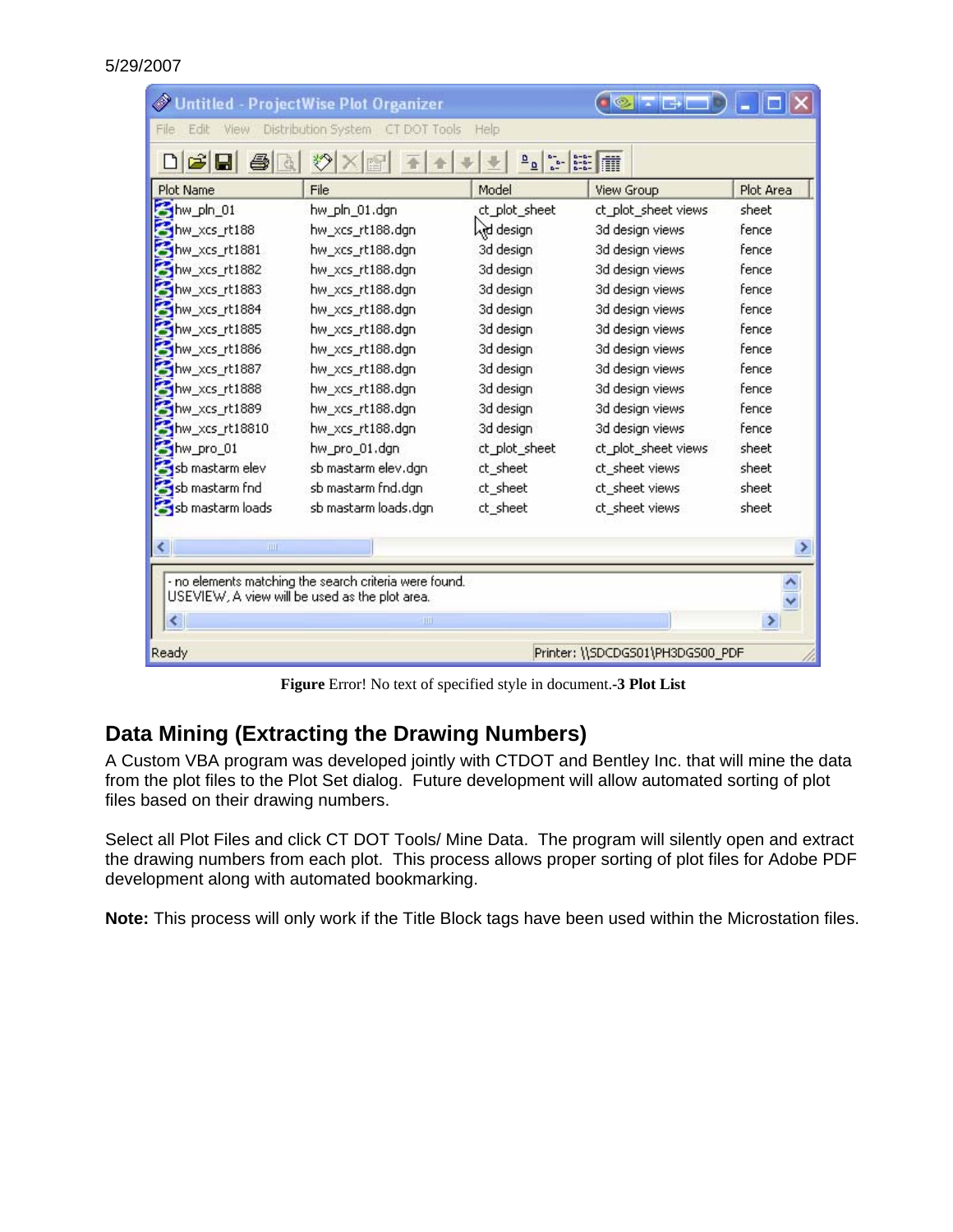| File<br>Edit<br>View                                                        | Distribution System CT DOT Tools                                                                                                                                                                     | Help          |                     |           |
|-----------------------------------------------------------------------------|------------------------------------------------------------------------------------------------------------------------------------------------------------------------------------------------------|---------------|---------------------|-----------|
| tan<br>An<br>C H<br>$\frac{\mathsf{D}}{\mathsf{D}}$<br>$\frac{1}{2}$<br>lii |                                                                                                                                                                                                      |               |                     |           |
| Plot Name                                                                   | File                                                                                                                                                                                                 | Model         | <b>View Group</b>   | Plot Area |
| $=$ pl-1                                                                    | hw_pln_01.dgn                                                                                                                                                                                        | ct_plot_sheet | ct_plot_sheet views | sheet     |
| $I$ <sub>Dro-1</sub>                                                        | hw_pro_01.dgn                                                                                                                                                                                        | ct_plot_sheet | ct_plot_sheet views | sheet     |
| $xsc-01$                                                                    | hw_xcs_rt188.dgn                                                                                                                                                                                     | 3d design     | 3d design views     | fence     |
| $xsc-02$                                                                    | hw_xcs_rt188.dgn                                                                                                                                                                                     | 3d design     | 3d design views     | fence     |
| $xsc-03$                                                                    | hw_xcs_rt188.dgn                                                                                                                                                                                     | 3d design     | 3d design views     | fence     |
| $xsc-04$                                                                    | xcs_rt188.dgn                                                                                                                                                                                        | 3d design     | 3d design views     | fence     |
| $xsc-05$                                                                    | hw_xcs_rt188.dgn                                                                                                                                                                                     | 3d design     | 3d design views     | fence     |
| $\approx$ xsc-06                                                            | hw_xcs_rt188.dgn                                                                                                                                                                                     | 3d design     | 3d design views     | fence     |
| xsc-07                                                                      | hw_xcs_rt188.dgn                                                                                                                                                                                     | 3d design     | 3d design views     | fence     |
| $xsc-08$                                                                    | hw_xcs_rt188.dgn                                                                                                                                                                                     | 3d design     | 3d design views     | fence     |
| $xsc-09$                                                                    | hw_xcs_rt188.dgn                                                                                                                                                                                     | 3d design     | 3d design views     | fence     |
| $xsc-10$                                                                    | hw_xcs_rt188.dgn                                                                                                                                                                                     | 3d design     | 3d design views     | fence     |
| $XSC-11$                                                                    | hw_xcs_rt188.dgn                                                                                                                                                                                     | 3d design     | 3d design views     | fence     |
| $s - 001$                                                                   | sb mastarm elev.dgn                                                                                                                                                                                  | ct sheet      | ct sheet views      | sheet     |
| $s-002$                                                                     | sb mastarm fnd.dgn                                                                                                                                                                                   | ct sheet      | ct sheet views      | sheet     |
| $\approx$ 5-003                                                             | sb mastarm loads.dgn                                                                                                                                                                                 | ct_sheet      | ct_sheet views      | sheet     |
| ШI                                                                          |                                                                                                                                                                                                      |               |                     |           |
|                                                                             | IPLOTSRV-I-PROCDESIGNSCRIPT, Processing design script - \\sh3dgs18\CTDOT_v8_workspaces\CTDOT_^<br>IPLOTSRV-I-PROCDESIGNSCRIPT, Processing design script - \\sh3dgs18\CTDOT_v8_workspaces\CTDOT_<br>Ш |               |                     |           |

**Figure** Error! No text of specified style in document.**-4 Mined Drawing Numbers** 

## **Output Options (PDF, Paper or Mylar)**

At this point the Plot Set can be saved to the Project Container for future retrieval. ProjectWise Plot Organizer allows for many output options. The complete set or selected plots can be printed to an Adobe PDF set, or to any Bentley configured print queue. For configurations of Bentley configured print queues, contact Bentley Systems Inc.

## **Adobe PDF Publishing of Plot Sets**

- 1. From ProjectWise Plot Organizer, select File\Print Setup and select the virtual PDF Printer. For Outside CTDOT this will be PDF\_OUTPUT, and inside CTDOT it is PH3DGS00\_PDF. This will cause an associated PDF\_OUTPUT .set or PH3DGS00\_PDF.set to run and apply appropriate settings to the plot set.
- 2. From ProjectWise Plot Organizer, select File\Export PDF and configure as shown below: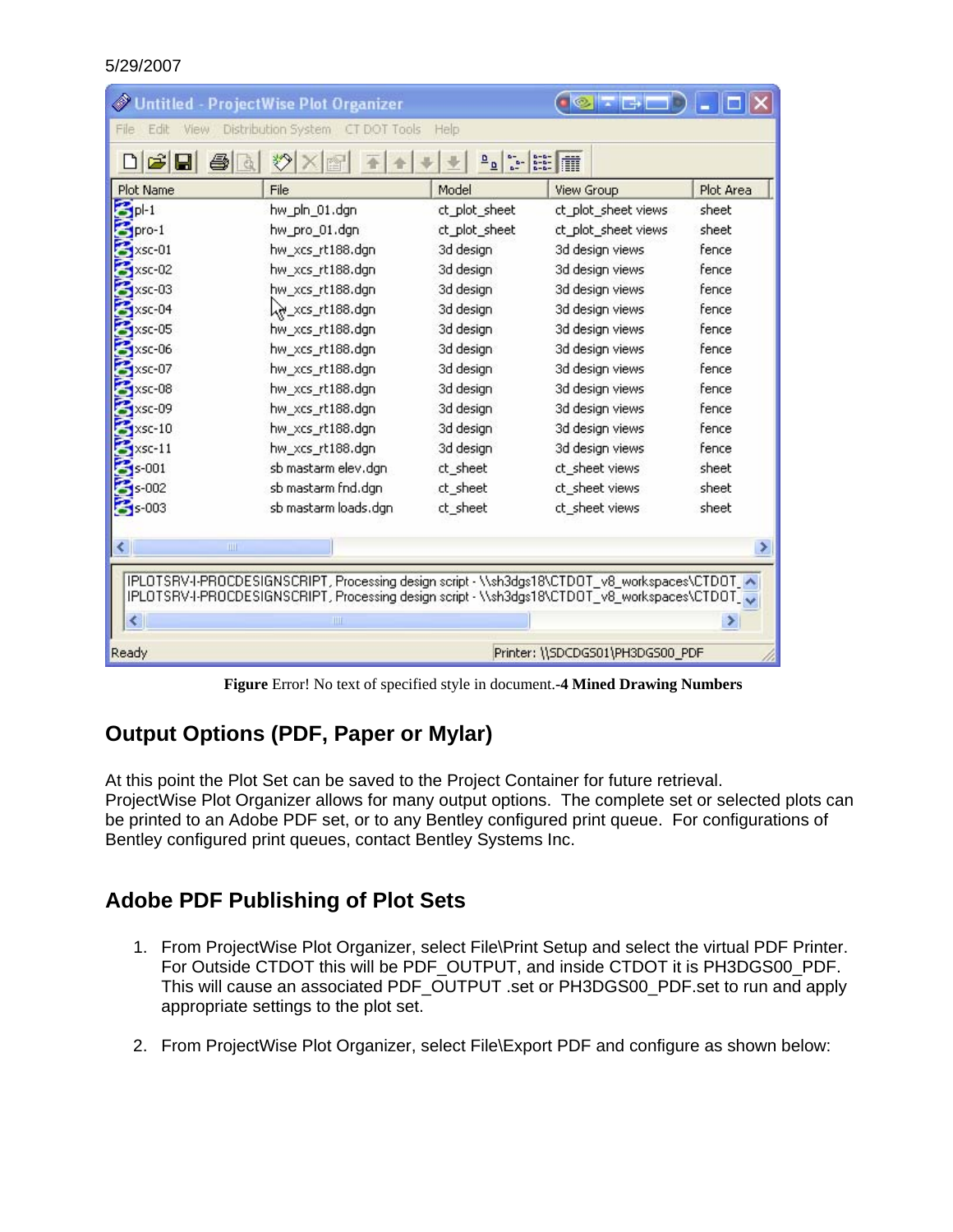| <b>Export PDF</b>                                                                        |  |  |  |  |
|------------------------------------------------------------------------------------------|--|--|--|--|
| Plot range<br>All plots<br>$\bigcirc$ Selected plots                                     |  |  |  |  |
| ź.<br>Creation options                                                                   |  |  |  |  |
| C Create one PDF file containing all plots<br>C Create a separate PDF file for each plot |  |  |  |  |
| PDF options                                                                              |  |  |  |  |
| PDF Format Configuration                                                                 |  |  |  |  |
| <b>▽</b> Invoke PDF viewer when done                                                     |  |  |  |  |
| Create PDF<br>Cancel                                                                     |  |  |  |  |

3. Select PDF Format Configuration and configure as shown below and click OK.:

| <b>PDF Format Configuration</b>                       |                 |           |        |
|-------------------------------------------------------|-----------------|-----------|--------|
| Format Properties   Document Security                 |                 |           |        |
| Resolution:<br>300<br>dpi<br>$\vert \mathbf{v} \vert$ | Rotation<br>270 |           |        |
| Version Compatibility                                 |                 |           |        |
| Acrobat 6.0 and later                                 |                 | ▼         |        |
| <b>▽</b> Include URLs/Engineering Links               |                 |           |        |
| $\overline{\triangledown}$ Searchable Text            |                 |           |        |
| <b>▽</b> Levels/Files (Optional Content)              |                 |           |        |
| Print as Created                                      |                 | ▼         |        |
|                                                       |                 |           |        |
|                                                       |                 |           |        |
|                                                       |                 |           |        |
|                                                       |                 |           |        |
|                                                       |                 | <b>OK</b> | Cancel |

4. Click "Create PDF" and select location for PDF file.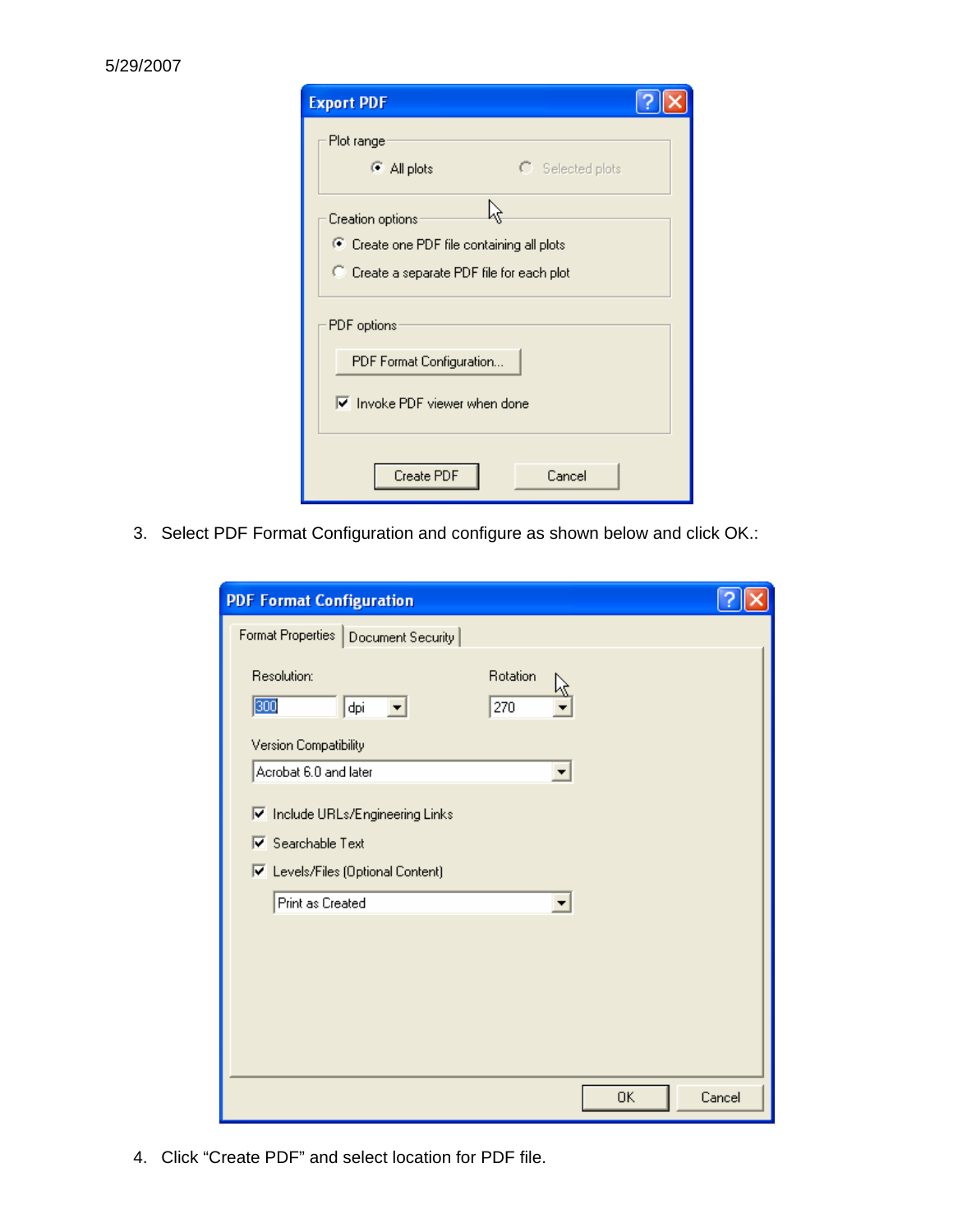# **Adobe PDF Output**

When using CTDOT's DDE with PDF output, the generated output has numerous automated enhancements due to the title block tags and design scripts. Those enhancements are as follows:



**Hyperlinks**